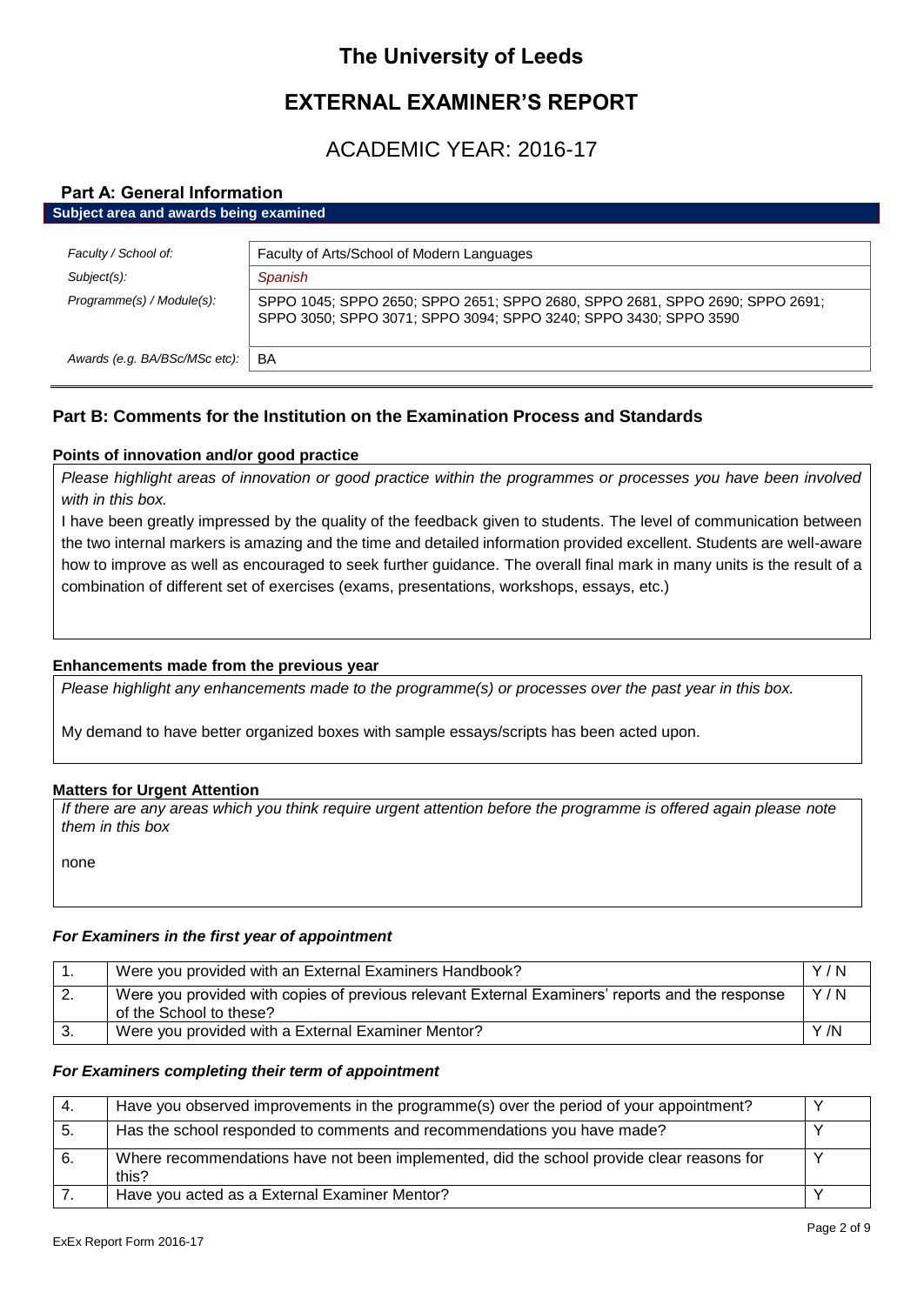*Please comment on your experience of the programme(s) over the period of your appointment, remarking in particular on changes from year to year and the progressive development and enhancement of the learning and teaching provision, on standards achieved, on marking and assessment and the procedures of the School*

I have witnessed the evolution of the degree throughout 4 years as external. My suggestions have always been incorporated. I have also seen the introduction of new subject at all levels which I have praised: for instance, the new year 1 unit on skills or the new thematic units in the final year. I have also recommended and thus welcomed the introduction of final year dissertations. It has been an immense pleasure to work with a great group of professionals. I would like to commend those in charge of liaison with the externals for the tireless efforts

To sum up, I would like to praise the quality of the degree and the team of academics in Leeds for the imaginative way in which the study of Modern Spain is carried out.

#### **Standards**

| 8.                                                                                                                                                                                                    | Is the overall programme structure coherent and appropriate for the level of study?                                                                                                                                                                                                                                                                                               | Y              |
|-------------------------------------------------------------------------------------------------------------------------------------------------------------------------------------------------------|-----------------------------------------------------------------------------------------------------------------------------------------------------------------------------------------------------------------------------------------------------------------------------------------------------------------------------------------------------------------------------------|----------------|
| 9.                                                                                                                                                                                                    | Does the programme structure allow the programme aims and intended learning outcomes to be<br>met?                                                                                                                                                                                                                                                                                | Y              |
| 10.                                                                                                                                                                                                   | Are the programme aims and intended learning outcomes commensurate with the level of award?                                                                                                                                                                                                                                                                                       | $\overline{Y}$ |
| 11.                                                                                                                                                                                                   | Did the Aims and ILOs meet the expectations of the national subject benchmark (where relevant)?                                                                                                                                                                                                                                                                                   | Y              |
| 12.                                                                                                                                                                                                   | Is the programme(s) comparable with similar programmes at other institutions?                                                                                                                                                                                                                                                                                                     | Y              |
|                                                                                                                                                                                                       | Please use this box to explain your overall impression of the programme structure, design, aims and intended<br>learning outcomes.                                                                                                                                                                                                                                                |                |
|                                                                                                                                                                                                       | As I have been stressing in my previous reports, the breadth, scope and range of the undergraduate degree is<br>outstanding. Its quality is, if anything, above other departments in Britain teaching Hispanic studies. I have been<br>greatly impressed by the quality of teaching and the learning outcomes achieved through an innovative system of<br>alternative assessment. |                |
| 13.                                                                                                                                                                                                   | Is the influence of research on the curriculum and learning and teaching clear?                                                                                                                                                                                                                                                                                                   | Υ              |
| Please explain how this is/could be achieved (examples might include: curriculum design informed by current research<br>in the subject; practice informed by research; students undertaking research) |                                                                                                                                                                                                                                                                                                                                                                                   |                |
|                                                                                                                                                                                                       | Yes, one can easily tell how lecturers' research is revealed in the units they teach. From religion to peripheral<br>nationalism or current cultural/social issues are incorporated in a vibrant and excellent programme.                                                                                                                                                         |                |
| 14.                                                                                                                                                                                                   | Does the programme form part of an Integrated PhD?                                                                                                                                                                                                                                                                                                                                | N              |
|                                                                                                                                                                                                       | Please comment on the appropriateness of the programme as training for a PhD:                                                                                                                                                                                                                                                                                                     |                |
| n/a                                                                                                                                                                                                   |                                                                                                                                                                                                                                                                                                                                                                                   |                |
| 15.                                                                                                                                                                                                   | Does the programme include clinical practice components?                                                                                                                                                                                                                                                                                                                          | N              |
|                                                                                                                                                                                                       | Please comment on the learning and assessment of practice components of the curriculum here:                                                                                                                                                                                                                                                                                      |                |
| n/a                                                                                                                                                                                                   |                                                                                                                                                                                                                                                                                                                                                                                   |                |
| 16.                                                                                                                                                                                                   | Is the programme accredited by a Professional or Statutory Regulatory Body (PSRB)?                                                                                                                                                                                                                                                                                                | Y/N            |
|                                                                                                                                                                                                       | Please comment on the value of, and the programme's ability to meet, PSRB requirements here:                                                                                                                                                                                                                                                                                      |                |
| n/a                                                                                                                                                                                                   |                                                                                                                                                                                                                                                                                                                                                                                   |                |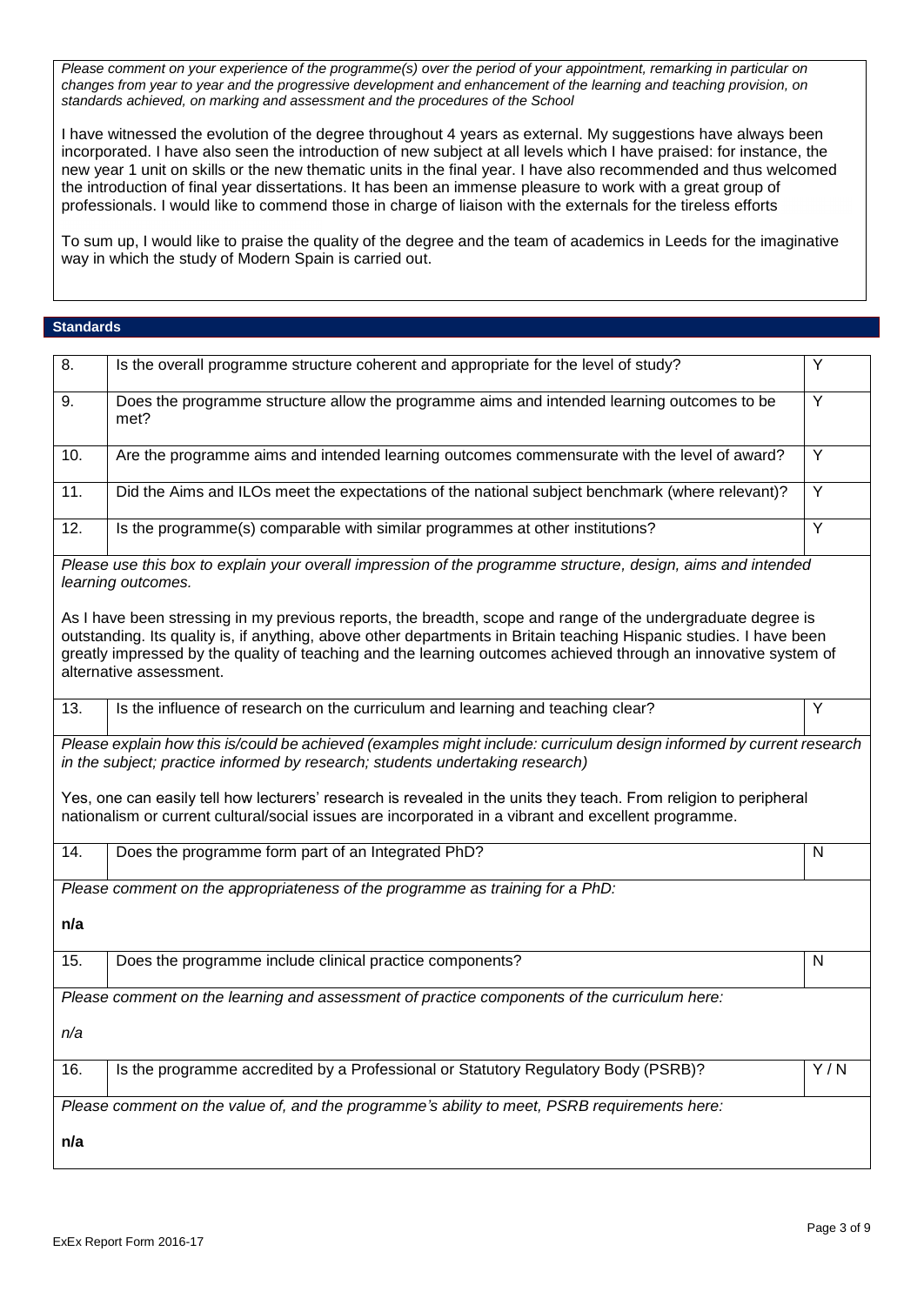| 17.                                                                                                                                                                                                                      | Does the programme design clearly align intended learning outcomes with assessment?                                                                                                                                                                                                                                                                                                                                                                                                                                   | Y |  |
|--------------------------------------------------------------------------------------------------------------------------------------------------------------------------------------------------------------------------|-----------------------------------------------------------------------------------------------------------------------------------------------------------------------------------------------------------------------------------------------------------------------------------------------------------------------------------------------------------------------------------------------------------------------------------------------------------------------------------------------------------------------|---|--|
|                                                                                                                                                                                                                          | Please comment on the assessment methods and the appropriateness of these to the ILOs, in particular: the design<br>and structure of the assessment methods, and the arrangements for the marking of modules and the classification of awards; the<br>quality of teaching, learning and assessment methods that may be indicated by student performance.                                                                                                                                                              |   |  |
|                                                                                                                                                                                                                          | I am satisfied that the design and structure of assessment was fair and accurate. The marks returned reflected well<br>the candidates' performance. I would like to stress the quality and the vibrant exchanges between the first and<br>second markers of the modules. As in past years, it became apparent during my scrutiny of essays/scripts the<br>impressive quality of a very high percentage of students. This illustrated the quality of teaching methods and the<br>professional skills of the lecturers. |   |  |
| 18.                                                                                                                                                                                                                      | Is the design and structure of the assessment methods appropriate to the level of award?                                                                                                                                                                                                                                                                                                                                                                                                                              | Y |  |
| 19.                                                                                                                                                                                                                      | Were students given adequate opportunity to demonstrate their achievement of the programme<br>aims and intended learning outcomes?                                                                                                                                                                                                                                                                                                                                                                                    | Y |  |
| Please comment on the academic standards demonstrated by the students and, where possible, their performance in relation<br>to students on comparable courses; the strengths and weaknesses of the students as a cohort: |                                                                                                                                                                                                                                                                                                                                                                                                                                                                                                                       |   |  |
| As I have mentioned before, one needs to praise the quality of the degree taught at Leeds and its academic<br>standards. Overall student performance is consistent with other UK institutions.                           |                                                                                                                                                                                                                                                                                                                                                                                                                                                                                                                       |   |  |
| Please use this box to provide any additional comments you would like to make in relation to assessment and<br>feedback:                                                                                                 |                                                                                                                                                                                                                                                                                                                                                                                                                                                                                                                       |   |  |

# **None**

# **The Progression and Awards Process**

| 20. | Were you provided with guidance relating to the External Examiners role, powers and<br>responsibilities in the examination process?      | Y              |
|-----|------------------------------------------------------------------------------------------------------------------------------------------|----------------|
| 21. | Was the progression and award guidance provided sufficient for you to act effectively as an<br><b>External Examiner?</b>                 | Y              |
| 22. | Did you receive appropriate programme documentation for your area(s) of responsibility?                                                  | Y              |
| 23. | Did you receive appropriate module documentation for your area(s) of responsibility?                                                     | Y              |
| 24. | Did you receive full details of marking criteria applicable to your area(s) of responsibility?                                           | Y              |
| 25. | Were you provided with all draft examination papers/assessments?                                                                         | Y              |
| 26. | Was the nature and level of the assessment questions appropriate?                                                                        | $\overline{Y}$ |
| 27. | Were suitable arrangements made to consider your comments on assessment questions?                                                       | Y              |
| 28. | Was sufficient assessed work made available to enable you to have confidence in your evaluation<br>of the standard of student work?      | Y              |
| 29. | Were the examination scripts clearly marked/annotated?                                                                                   | $\overline{Y}$ |
| 30. | Was the choice of subjects for final year projects and/or dissertations appropriate?                                                     | Y              |
| 31. | Was the method and standard of assessment appropriate for the final year projects and/or<br>dissertations?                               | Y              |
| 32. | Were the administrative arrangements satisfactory for the whole process, including the operation of<br>the Progression and Awards Board? | Y              |
| 33. | Were you able to attend the Progression and Awards Board meeting?                                                                        | N              |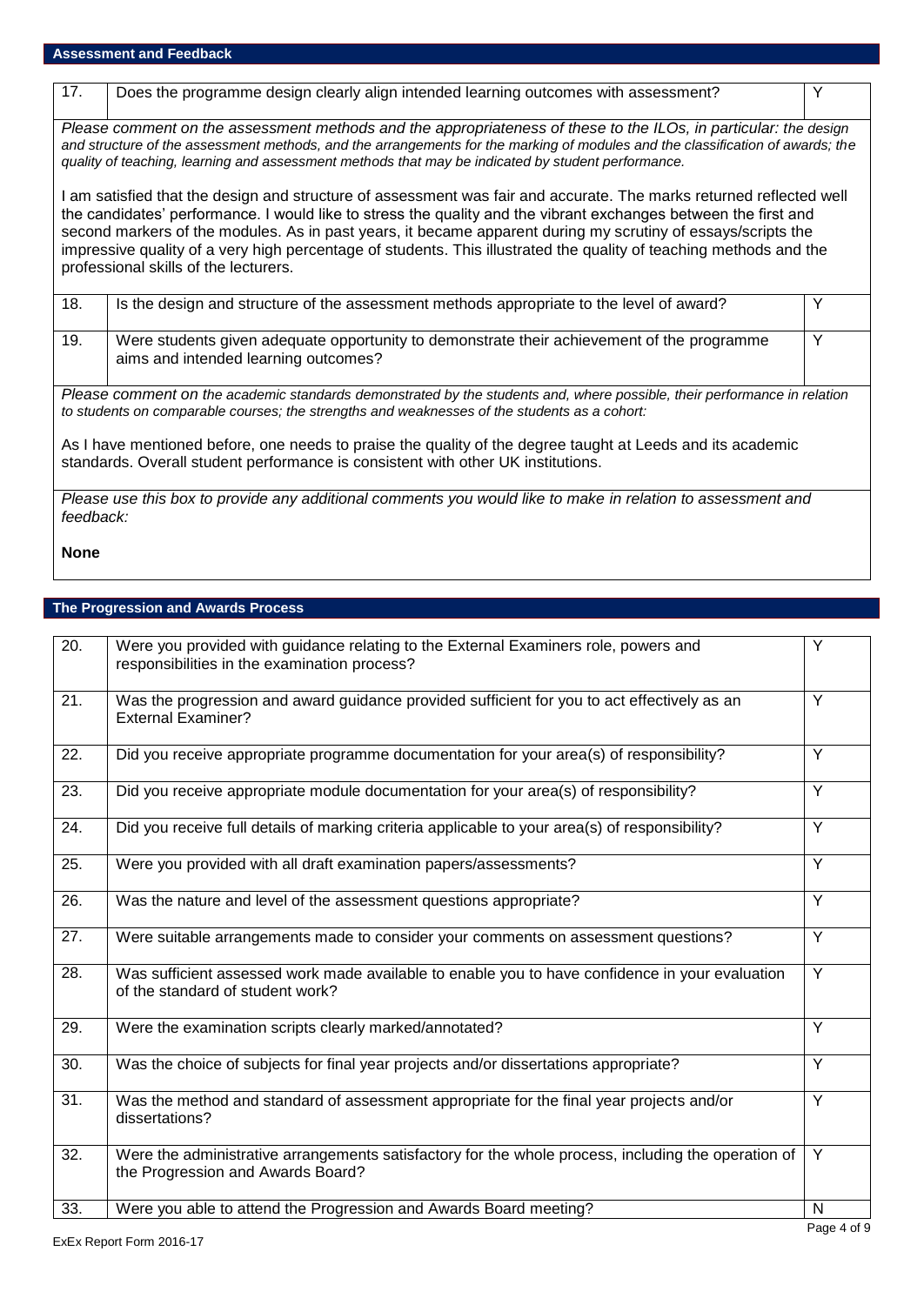| 34.                                                                                                   | Were you satisfied with the recommendations of the Progression and Awards Board?             | n/a |
|-------------------------------------------------------------------------------------------------------|----------------------------------------------------------------------------------------------|-----|
|                                                                                                       |                                                                                              |     |
| 35.                                                                                                   | Were you satisfied with the way decisions from the School Special Circumstances meeting were | n/a |
|                                                                                                       | communicated to the Progression and Awards Board?                                            |     |
| Please use this box to provide any additional comments you would like to make on the questions above: |                                                                                              |     |
|                                                                                                       |                                                                                              |     |
| none                                                                                                  |                                                                                              |     |
|                                                                                                       |                                                                                              |     |

#### **Other comments**

## **Please use this box if you wish to make any further comments not covered elsewhere on the form**

I believe I will not be the only external in praising this department. I am grateful for all the facilities given to us while in Leeds to help with our task. As I mentioned earlier, I am impressed by the standards reached in this department. Certainly, its overall quality rates among the best institutions of the Russel Group. It has been an honour and a pleasure to have been the external for th last four years.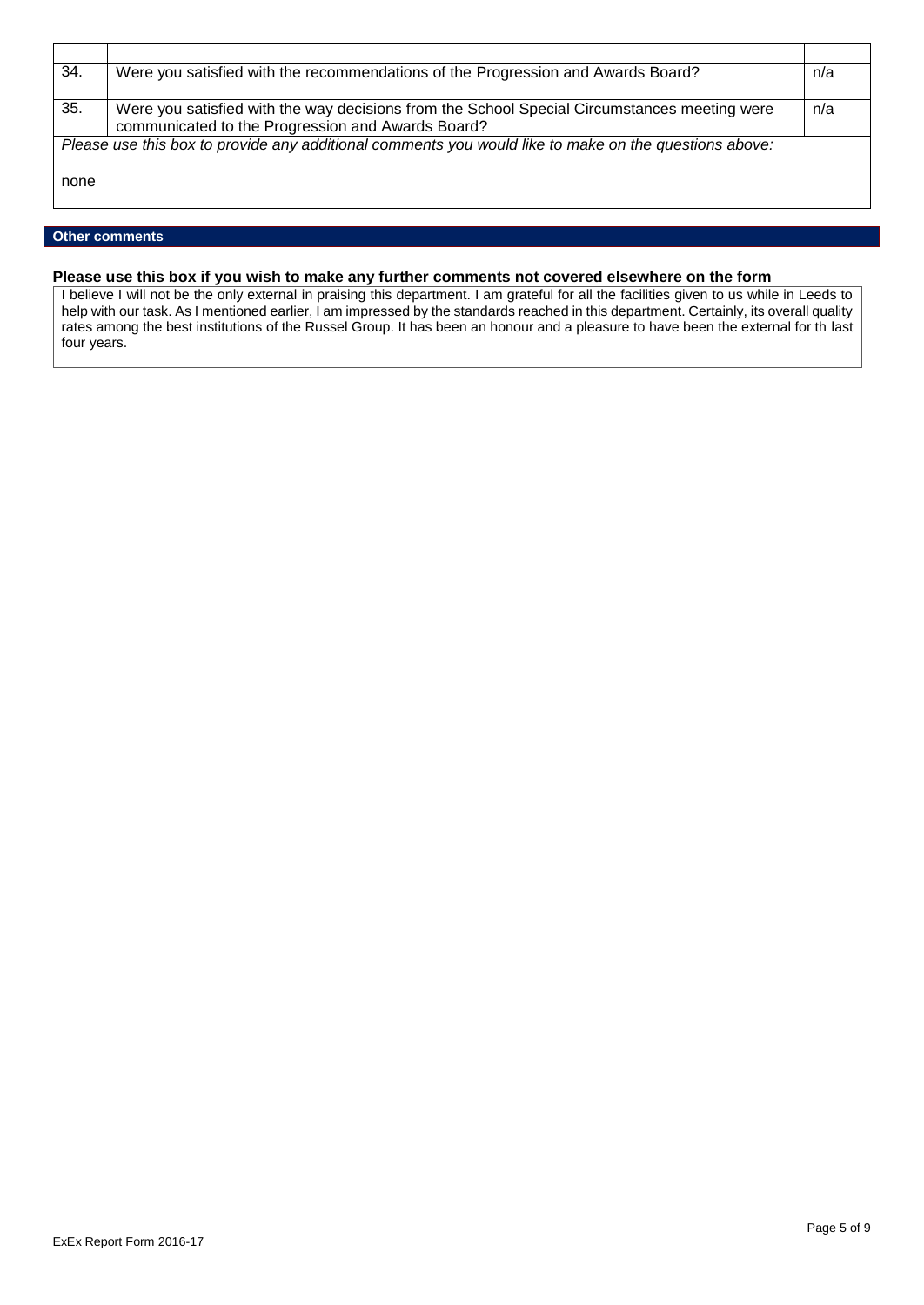#### **Name of School and Head of School (or nominee)**

| Title and Name of Responder: |                                                                                              |
|------------------------------|----------------------------------------------------------------------------------------------|
| Position*:                   | LCS Assessment Lead and Director of Spanish, Portuguese and Latin American<br><b>Studies</b> |
| Faculty / School of:         | Faculty of Arts and Humanities, School of Languages Cultures and Societies                   |
| Address for communication:   | University of Leeds<br>Leeds LS2 9JT                                                         |
| Email:                       |                                                                                              |
| Telephone:                   |                                                                                              |

*\*If the individual responding to the report is not the Head of School please state their position within the School.*

#### **Completing the School response**

The completed School response (including the full original report) should be attached to an e-mail and sent to the Pro-Dean for Student Education in the relevant Faculty. Following approval by the Pro-Dean for Student Education, the School must send the response (including the full original report) directly to the External Examiner. A copy must also be emailed to the Quality Assurance Team a[t qat@leeds.ac.uk.](mailto:qat@leeds.ac.uk) External Examiners should receive a formal response no later than six weeks after receipt of the original report.

#### *Response to Points of innovation and/or good practice*

#### LCS collective response:

Programmes within the School are regarded very positively overall and are seen by our external examiners as being of high quality, with excellent teaching and student performance.

It is extremely pleasing to receive positive feedback in the area of innovation, not least because of the ongoing investment that colleagues make in this respect. The clear presence of research-led teaching is balanced with the ongoing diversity of modules we are able to offer our students. The development of the Final Year Project, commended as an enhancement, is reflected in the research methodology training offered across our subject areas. In addition, we have been commended for the rigorous approach to assessment, with clear communication to students and excellent administrative organisation. The use of different approaches to assessment to respond to the range of skills we want our students to develop is also noted with thanks.

We are grateful to our external examiners for identifying instances of innovative assessment, accompanied by clear feedback, and in particular it is pleasing to see where this has been a noted as a focus of improvement for subject areas. Further good practice has been identified in our enhanced use of digital resources and of the VLE, including the introduction of online marking in some areas, ongoing discussions about Health and Safety notwithstanding.

Other areas of good practice identified included the presentation of awards to recognise outstanding academic achievements, as well as the development of key skills that link directly to employability. Praise is consistently seen in relation to high standards of teaching throughout the School, in the existence of co-taught L2 and L3 cohorts in some subject areas – a practice under discussion for wider School implementation in order to extend module choice – and in the rigour of processes overall.

#### Subject area individual response:

We thank for comments here. Improving the feedback cycle has been a particular focus at Leeds in recent years and it is gratifying to receive this testimony to its improvement and effectiveness.

#### *Response to Enhancements made from the previous year*

## LCS collective response:

Pleasingly, in response to the question about enhancements made since last year there was very reassuring evidence of subject areas having responded to examiners' previous comments. Moreover, there were many instances where there were no necessary enhancements because nothing had been deemed necessary to mention in the previous year.

#### Subject area individual response:

Organising samples and scripts to facilitate the task of the external examiner is part of the instructions given to module tutors and will continue in subsequent years.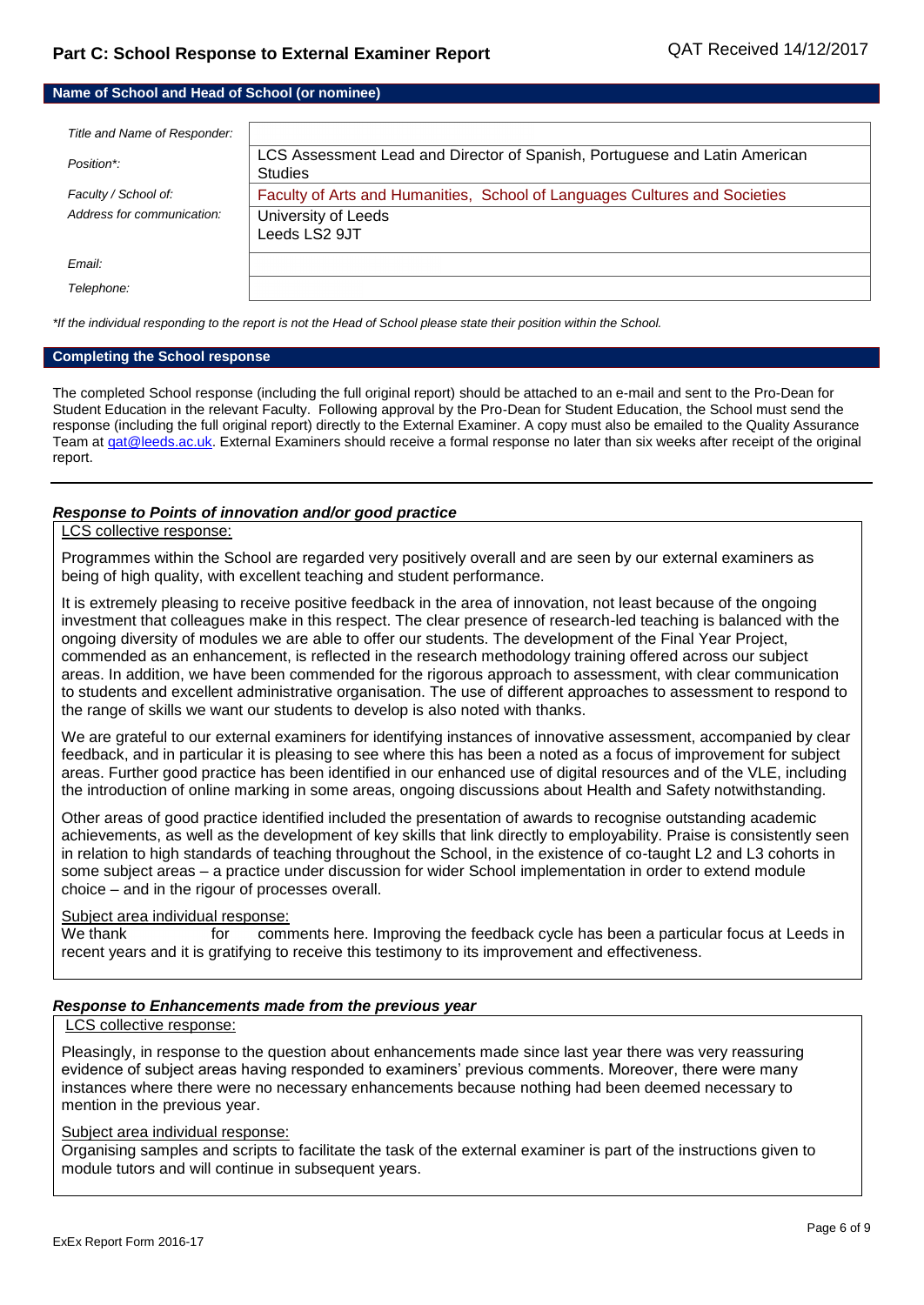# *Response to Matters for Urgent Attention*

*If any areas have been identified for urgent attention before the programme is offered again please provide a specific response to them here:*

LCS collective response:

Only five of the School's 30 external examiners for UG programmes raised matters for urgent attention. Two of these concerns the implementation of the University policy that all students starting their degree in 2017-18 must undertake a 40-credit Final Year Project (a Final Year Project became compulsory for all students starting their degree in 2014-15). One external examiner was concerned that this would impact upon the provision of a wide range of Level 3 optional modules, restrict the development of employability skills, and that some students would not be suited to such a mode of working. Other external examiners also voiced similar concerns in relation to module choice, though not as a matter for urgent attention.

In 2016-17, LCS developed a suite of School-wide 40-credit and 20-credit FYP modules, intended to replace the separate subject-level dissertation modules in most subject areas. They include traditional dissertation and extended essay variants, both 20- and 40-credit translation projects and a 40-credit digital documentary project. These modules were piloted in German, Russian and Slavonic Studies, Arabic, Islamic and Middle Eastern Studies, and East Asian Studies. In 2017-18 they have been rolled out across all subject areas in the School. Students doing a degree in the relevant language may choose to write their FYP in French, German, Russian, Spanish or Portuguese.

Enrolment figures indicate that approximately 2/3 of students have opted for a 40-credit FYP, suggesting that students welcome the opportunity to undertake a weighty independent project. The variety of FYP formats is intended to address the fact that not all students are suited to a traditional dissertation format. For students taking the traditional dissertation variants, the peer group meetings, organised by the students themselves, and the presentation of their research at the FYP Conference, develop employability skills; the option to write in the target language in some subject areas enables students to showcase their language ability. The School is also exploring the possibility of co-teaching Level 2 and Level 3 variants of the same module, a system already practised successfully in some subject areas, in order to extend module choice more efficiently. Whilst we are grateful that external examiners have suggested grounds for caution, for the above reasons we believe that we are responding to University policy in a way that will benefit our students and will not restrict their options. We will continue to monitor the place of the FYP and module choice in our curriculum as part of the School-wide curriculum review and programme reform currently underway and due to be implemented in 2019-20. The School continues to discuss and work with the subject area to consider remaining concerns where there seems to be a discrepancy with wider School and institutional experience.

Another external examiner raised a concern relating to moderation of School FYP marks when marking is done within subject areas and the role of subject external examiners in recommending changes to FYP marks in isolation from the School-wide set of marks. We greatly appreciate the identification of such concerns during the FYP's pilot year and we are seeking advice from the Faculty Assessment and Standards Group. We will provide specific guidance to external examiners on the moderation of School FYP marks in May 2018.

The other matters for urgent attention were concerns about exam questions, assessment and August resit administration, relating to specific subject areas. Each of these issues is being addressed in the subject areas concerned.

# *Response to questions 1-7 (and related comments)*

*Schools may provide a general response; however, where Examiners raise specific points these must be addressed individually:*

### LCS collective response:

We are extremely grateful to those external examiners who have reached the end of their term of appointment. We thank you for your support, feedback and collegiality during your tenure. We are also very grateful to those of you who acted as mentors for external examiners new to the role. More than one external examiner suggested that it would be useful to arrange meetings between externals and students. This is a valuable suggestion, and we will consider how to implement this during the externals' visits in June.

#### Subject area individual response:

We thank for kind words about our new first and final year units and general positive appraisal of Spanish studies at Leeds as well as for all exemplary work as external over the course of appointment.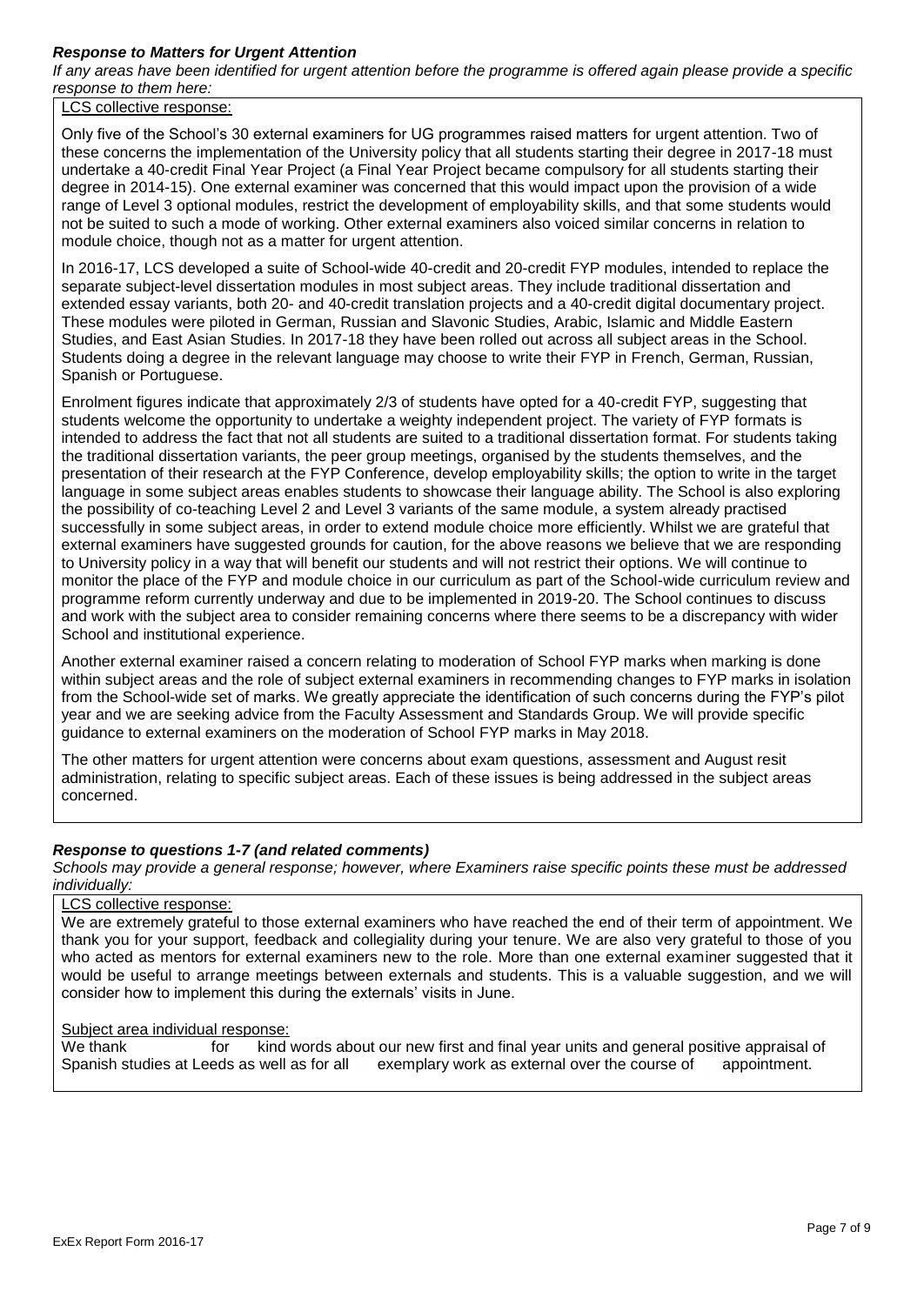## *Response to questions 8 to 16 (and related comments)*

*Schools may provide a general response; however, where Examiners raise specific points these must be addressed individually:*

#### LCS collective response

We are delighted that our external examiners have high praise for the breadth and scope of our programmes, for the degree to which they are informed by staff research, and for the comparability of standards with national benchmarks and other institutions. Programme aims and ILOs were found to be clear, appropriate and transparent. Many external examiners also commented positively on the use of blended learning and digital resources in relation to student engagement.

#### Subject area individual response

We welcome **positive assessment.** The marking process (which involves sampled moderation or second marking depending on subject and level) has been refined in recent years and we are extremely satisfied to hear that it is functioning well.

### **Assessment and Feedback**

#### *Response to questions 17 to 19 (and related comments)*

*Schools may provide a general response; however, where Examiners raise specific points these must be addressed individually:*

### LCS collective response

We are pleased that external examiners regard assessment in general highly in LCS, and that they deem it to reflect both a wide variety of methods and a robust internal marking procedure. There was explicit praise for our transparent marking and moderation processes. In light of the University's aims to 'assess less, better', some subject areas are integrating different skills within a single assessment. One external examiner has exhorted the School to weigh the benefits of multiple assessments for modules against the cost to staff time, and to review regularly the necessity of each assessment with a view to streamlining. There were specific discussions about the nature of assessment at the different levels, and the desirability of standardised approaches to assessment methods. Discussions of these issues, informed by the Leeds Expectations for Assessment and Feedback, will continue in the future alongside the programme reform currently being undertaken by the School.

A number of external examiners recommend that attention is given to the full use of the marking scale, especially at the upper end. We are grateful to external examiners for noting where practice could be improved in this respect and agree that to do so will maximise parity and facilitate a smooth move to the 0-100 marking scale in 2017-18. There was one expression of concern that the new marking scale could have an inflationary effect on overall averages, that the introduction of criteria for subdivision within 70-100 would be helpful, and that care should be taken to map student performance on to the new scale correctly. For 2017-18 staff and students have been provided with information sheets about the new scale, which includes a conversion chart and advice on the upper and lower extremes of the scale. The use of the 0-100 scale will be closely monitored throughout this transition year. One external examiner recommended the introduction of a categorical marking scheme. The current University recommendation is for Schools to identify where the use of such a marking scheme may be appropriate; LCS is therefore currently reviewing this in individual subject areas. Work on School-wide assessment criteria and grade descriptors is ongoing in the context of the programme reform.

In terms of feedback to students, we are gratified that the quality of our feedback is consistently commended. We continue to strive to find the right amount of feedback to be meaningful to students without creating a disproportionate workload for colleagues. In addition, one valuable piece of advice has been to vary the language used in feedback and avoid over-use of language that does not offer specific guidance.

# **The Progression and Awards Process**

#### *Response to questions 20-35 (and related comments)*

*Schools may provide a general response; however, where Examiners raise specific points these must be addressed individually:*

#### LCS collective response:

We are very pleased that generally our exam boards and the administration associated with progression and awards are found to be transparent, fair and efficient. We are grateful to our external examiners for the vital role they play in subject exam boards, in terms of ratifying module marks and where necessary moderating them, and discussing matters of comparability of student performance at module level with national benchmarks and other UK